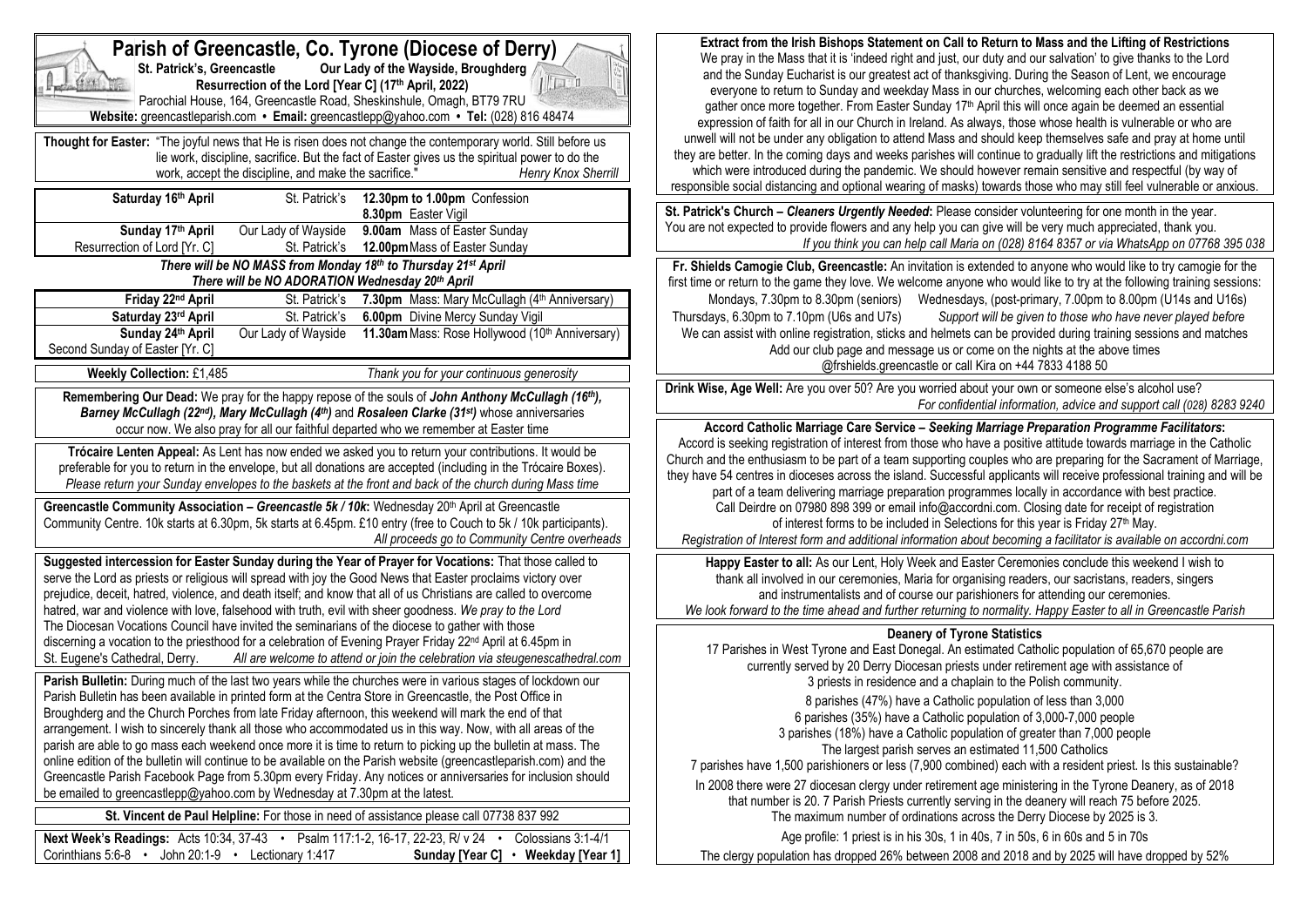**Pope Francis' Intention for April (please remember this in your personal prayers) For Health Care Workers:** We pray for health care workers who serve the sick and the elderly, especially in the poorest countries; may they be adequately supported by governments and local communities.

**Red Cross:** Can you spare 1 hour a week? Would you like to help the Red Cross care for people in your local community? We are looking for volunteers for our wheelchair service and volunteer drivers to help with deliveries and collections. No experience necessary. Full training provided and volunteer expenses reimbursed. *Call Julie White on (028) 7186 3764 / (078) 0302 4011*

### **The Spiritual Benefits of Weekly Eucharistic Adoration**

It helps us to grow in holiness, Jesus is ready to lavish on us, many extra graces and blessings, when we come and spend time with Him in Adoration. It helps us to appreciate Priesthood. Remember, "No Priests, no Eucharist". It is an established fact that where Jesus in the Blessed Sacrament is worshipped and adored vocations flourish. When we spend time with Jesus in Eucharistic Adoration each week or more often, we experience a great peace and contentment.

> "…of all devotions, that of adoring Jesus in the Blessed Sacrament is the greatest after the Sacraments themselves". *Pope St. John Paul II*

**Eucharistic Adoration** Prayer Intentions for each hour of weekly Adoration **12noon – 1.00pm** Vocation to Priesthood and Religious Life **1.00pm – 2.00pm** Married couples and those preparing for Marriage **2.00pm – 3.00pm** Sick and the Housebound **• 3.00pm – 4.00pm** Strengthening of Faith in our young people **4.00pm – 5.00pm** Parish Unity **• 5.00pm – 6.00pm** Protecting life and the Earth **6.00pm – 7.00pm** The Holy Souls and the Bereaved

**Guidelines on Use of Modern Technology when Working with Children –** *Use of Photography and Video***:** The use of photography and video is an issue of great concern among those working with children. The Diocese recognises that every parish has their own arrangements in relation to its use in schools, youth groups and for the sacraments however the guidelines have been devised below to aid parishes and diocesan groups:

- It is always good practice to seek *written* permission from a parent or guardian before taking any photographs or video footage of children. This written permission must be sought from the parent/guardian or the person who owns the photograph before it can be displayed on promotional materials or websites. This can be incorporated in the registration form when a child joins a group (template permission Resource 10);
- Neither names nor any personal information should be displayed alongside any photographs;
- Special consideration should be given where taking photographs or video footage might be misinterpreted, or the images could be seen as provocative (e.g. beach trip or gymnastics display etc.). It is not to say, however, that with the right planning, these events cannot be recorded and enjoyed.

Photography and video recording are important methods of recording social activity and providing an historic record – illustrating and validating important moments in people's lives. This process is a powerful and personal one, and therefore we must respect the rights of all to make the choice whether or not to be photographed. *From Safeguarding Policy and Procedures, published on behalf of the Diocesan Safeguarding Committee*

**Child Safeguarding:** If you or anyone you know has a concern or wishes to report an allegation directly to the statutory authorities, please contact the PSNI / local Health and Social Care Trust. If you are contacting the latter, ask to speak to the Duty Social Worker. Alternatively, if you have a child safeguarding concern in relation to any member of Church personnel and wish to report it to Church authorities, please contact one of the diocesan designated persons, who will in turn report your concern to the relevant statutory authorities. *See poster at entrance*

**Epilepsy Action NI:** Are you, or someone you care for, living with epilepsy or brain injury? Epilepsy Action NI and Headway work in partnership to deliver a community-based counselling service in Omagh. The Counselling service is for people over the age of 18 who are affected by epilepsy and / or brain injury or are caring for someone with epilepsy / brain injury and would like some emotional support.

| <b>Parish Liturgy for April</b> | St. Patrick's (6.00pm Vigil)    | Our Lady of the Wayside (11.30am) |
|---------------------------------|---------------------------------|-----------------------------------|
| <b>Readers</b>                  | Orla Scullion / Roisin Scullion | Isabella McKenna                  |
| <b>Eucharistic Ministry</b>     | Eileen McKenna                  | Mary McCrory                      |
| <b>Prayers of Faithful</b>      | Cailin Joe McDonald             | Ciatai Warnock                    |
| <b>Altar Society</b>            | Maria Bradley and JP2 Students  | Carmel McCrory                    |
|                                 | Volunteers needed urgently      |                                   |

**Pope Francis' Prayer for Protection:** O Mary, you shine continuously on our journey as a sign of salvation and hope. We entrust ourselves to you, Health of the Sick. At the foot of the Cross you participated in Jesus' pain, with steadfast faith. You know what we need. We are certain that you will provide, so that, as you did at Cana of Galilee, joy and feasting might return after this moment of trial. Help us, Mother of Divine. Love to conform ourselves to the Father's will and to do what Jesus tells us: He who took our sufferings upon Himself, and bore our sorrows to bring us, through the Cross, to the joy of the Resurrection. Amen. We seek refuge under your protection, O Holy Mother of God. Do not despise our pleas – we who are put to the test – and deliver us from every danger, O glorious and blessed Virgin.

## **Prayer for Synod on Synodality (2021 – 2023)**

We stand before You, Holy Spirit, as we gather together in Your name. With You alone to guide us, make Yourself at home in our hearts; Teach us the way we must go and how we are to pursue it. We are weak and sinful; do not let us promote disorder. Do not let ignorance lead us down the wrong path nor partiality influence our actions. Let us find in You our unity so that we may journey together to eternal life and not stray from the way of truth and what is right. All this we ask of You, who are at work in every place and time, in the communion of the Father and the Son, forever and ever. *Amen*

**Radio Maria Ireland:** An Irish-run Catholic Talk-Radio Station with commercial-free broadcasting of Prayer, Catechesis, Music, Talks, Interviews and Testimonies based at St. Anthony's Business Park, Ballymount Road, Dublin 22. If you are not already a follower of the station Radio Maria Ireland encourage you to join their growing faith family! Prayer / song requests welcome. "A Catholic voice in your home". Fr Eamonn McCarthy is Director. You can tune in to the station in a variety of ways: *Digital TV - Saorview Channel 210 / Freeview TV (Channel number varies per location in NI)*

*Download FREE App "RADIO MARIA IRELAND" Streaming on radiomarie.ie (subscribe and donate here also) 'Listen Live Radio' link on Facebook Page. (Like, Share and Follow us on Facebook)*

*Phone – get live radio feed by calling 003531 437 3277 (no extra charges apply).*

Annual Derry Diocesan Pilgrimage to Lough Derg: Friday 24<sup>th</sup> to Sunday 26<sup>th</sup> June. Bishop McKeown will lead the pilgrimage and invites you to join him. Booking is essential, call Diocesan Catechetical Centre at +44 28 7126 4087 or email lizzie.rea@derrydiocese.org. £80 which includes return transport from St. Eugene's Cathedral, Derry.

**Accord Counselling Services:** Ireland's leading agency supporting marriage and relationships, nationwide through its 60 Centres. Our aim is to help couples prepare for, achieve and sustain their marriage and family relationships, offer ongoing support and assist them in times of difficulty or crisis. Available to couples regardless of their faith, denomination or none. *To avail of this call (028) 8224 2439 or email omagh@accordni.com*

**Mid Ulster Agewell:** Are you over 50 years old? Do you live in the Mid Ulster Council area? Would you like a free phone call in the morning to reduce the feeling of loneliness and isolation, reassurance and a listening ear and help keep you up to date with social activities in your local area? A phone call can be arranged between 8.30am and 12.30pm from Monday to Friday.

*For more info call Marie Devlin on (028) 796 32170 or email [marie.devlin@agewellpartnership.org](mailto:marie.devlin@agewellpartnership.org)*

**National Vocations Office:** "It is to the glory of my Father that you should bear much fruit and then you will be my disciples." Are you being called to love the Lord and His people as a diocesan priest? If you are considering such a vocation, contact your local priest or the Diocesan Vocations Director Fr. Pat O'Hagan, PP Moville at pgoh2111@gmail.com or email the National Vocations Office: info@vocations.ie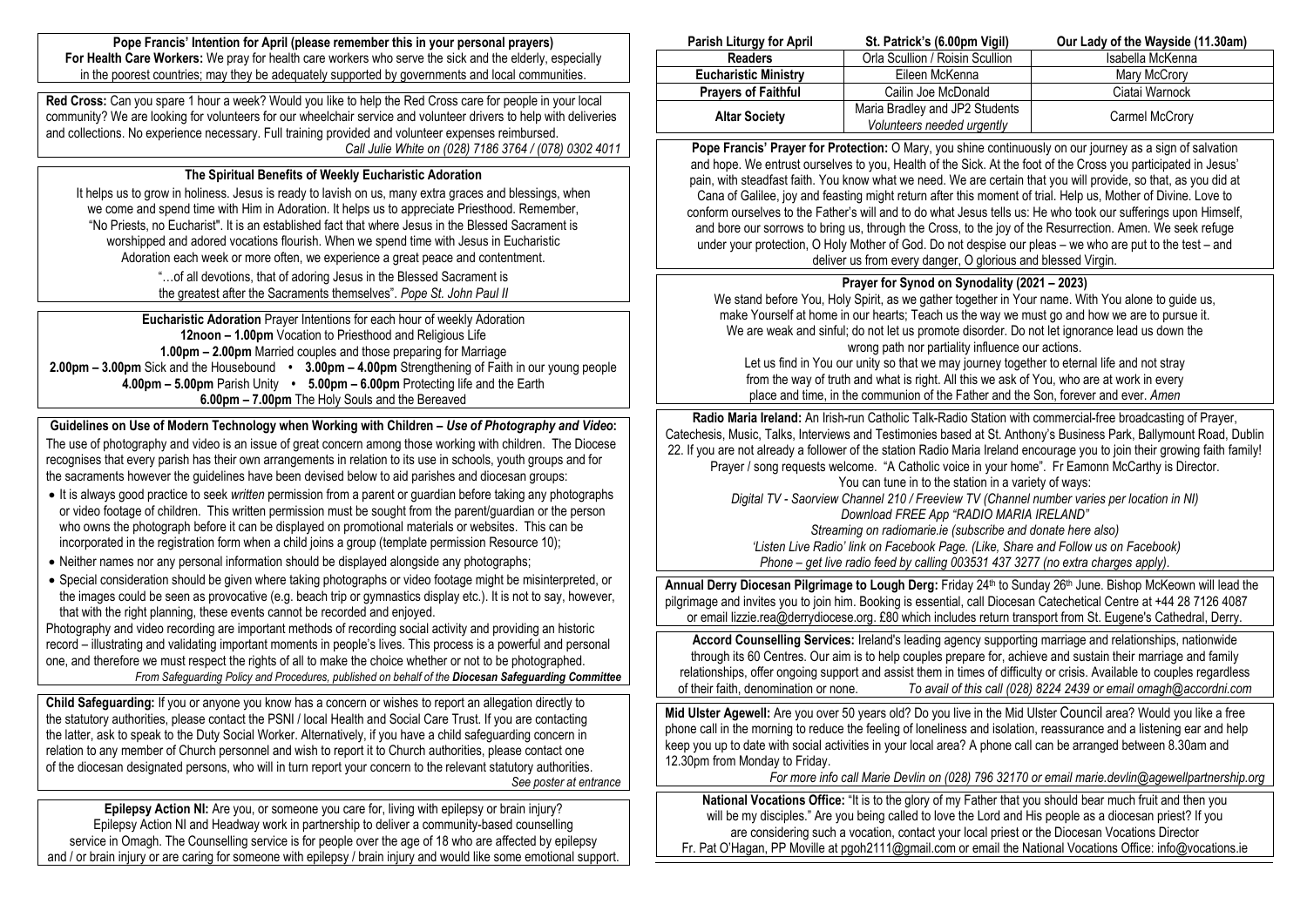**Derry Diocesan Pilgrimage to Lourdes:** Although mindful of all the uncertainties we face at this time, the Pilgrimage Director and staff have begun planning for a return to Lourdes in early summer of 2022. While it is still too early to provide details, it is intended that the date and duration will be as in recent years and hopefully these will be confirmed and announced by the end of 2021. We ask for the prayers of the people of the diocese so that, by the grace of God and intercession of Our Lady of Lourdes, we may return to Lourdes once more.

**What Is Spiritual Communion?** It has long been a Catholic understanding that when circumstances prevent one from receiving Holy Communion, it is possible to make an Act of Spiritual Communion, which is a source of grace. Spiritual Communion is an ardent desire to receive Jesus in the Most Holy Sacrament and lovingly embrace him at a time or in circumstances when one cannot receive Him in sacramental Communion. The most common reason for making an Act of Spiritual Communion is when a person cannot attend Mass. Acts of Spiritual Communion increase our desire to receive sacramental Communion and help us avoid the sins that would make us unable to receive Holy Communion worthily.

**Barnardo's NI –** *Can You Foster***?** Could you give a home to a vulnerable child when they need it most? Fostering is about giving them a safe, secure place to live for a few weeks, months or even years. Barnardo's Fostering NI is looking for foster carers. Foster placements can be long-term, short-term, emergency, short breaks and parent and child together. You must be over 21 to foster and must have a spare bedroom in your home. Foster carers are offered a fostering fee and allowances; they are given training and support. *To learn more call (028) 9065 2288 or visit barnardos.org.uk/foster*

**Towards Peace:** A spiritual support service designed for those who have experienced sexual, physical, emotional or spiritual abuse by Catholic Church personnel in Ireland. Support is also available for family members of abuse survivors. The vision of Towards Peace is to provide a safe supportive space, where people who have been affected by abuse in a Church context can be accompanied as they seek their own experience of spiritual peace, one step at a time. Towards Peace provides spiritual support through one-to-one spiritual direction sessions, with a qualified spiritual companion. Up to 9 sessions are offered and they are free.

**Website:** towardspeace.ie **• Tel:** 01 505 3028 **• Email:** [towardspeace@iecon.ie](mailto:towardspeace@iecon.ie)

## **Northern Ireland Adoption and Foster Care:**

With an increase in children and young people needing foster homes across Northern Ireland, we need you now. Every child deserves to have a happy, loving and safe home where they'll feel cared for, valued and supported. It's always the right time for fostering.

Call us on 0800 0720 137 or visit adoptionandfostercare.hscni.net

#HSCNIFosterCare #FosterForYourCommunity #CouldYouFoster

### **Our Faith –** *Developing What We Were Taught in School***:**

- Was RE just a subject in school? Would you like to really to understand it in practice?
- Are you open to deepening your understanding of your Catholic Faith?
- Do you want to better understand the Mass the celebration to the Eucharist?
- Would you like to explore, discuss and reflect upon issues and questions of faith, the Church, and how to link faith to your everyday life?

The Pathways Adult Faith Programme by Drumalis Retreat Centre, Larne, addresses these questions and more. This two-year faith development programme, delivered one Saturday per month from October to June is available either in-house at Drumalis or by Zoom video-conferencing. *More info, enrolment visit drumalis.co.uk/pathways*

| 2020                               | <b>PARISH STATISTICS</b>  | 2021                                   |
|------------------------------------|---------------------------|----------------------------------------|
| (17) 8 Boys • 9 Girls              | <b>Baptisms</b>           | 10 Boys • 7 Girls [17]                 |
| $(11)$ 4 Boys $\bullet$ 7 Girls    | <b>First Communion</b>    | 7 Boys • 9 Girls [16]                  |
| (14) 7 Bovs • 7 Girls              | <b>Confirmation</b>       | 10 Boys • 6 Girls [16]                 |
| 0 within parish • 1 outside parish | Weddinas                  | 5 within parish • 2 outside parish [7] |
|                                    | <b>Deaths and Burials</b> |                                        |

#### **Northern Ireland Adoption and Foster Care:**

With an increase in children and young people needing foster homes across Northern Ireland, we need you now. Every child deserves to have a happy, loving and safe home where they'll feel cared for, valued and supported.

It's always the right time for fostering.

Call us on 0800 0720 137 or visit adoptionandfostercare.hscni.net

#HSCNIFosterCare #FosterForYourCommunity #CouldYouFoster

**Prayer for the End of the Virus**: Almighty and merciful Father, who show your love to all your creation. We come before you asking for an end of the Coronavirus currently ravaging our world. Hear graciously the prayers we make for those affected by the virus in various parts of the world. Grant healing to the sick, eternal life to the dead and consolation to the bereaved families. We pray that an effective medicine to combat the sickness be speedily found. We pray for the relevant governments and health authorities, that they take appropriate steps for the good of the people. Look upon us in your mercy and forgive us our failings. *Amen*

## **Seeing your Life through the Lens of the Gospel:** *John Byrne OSA (jpbyrneosa@gmail.com)* **Vigil Mass**

- 1. You might identify with the women through the events of that morning. They came search and found an empty tomb. Then they were told they were looking in the wrong place: 'why look for the living among the dead'. Finally they had to cope with the staggering good news that Jesus was alive when they thought he was dead. Let their story remind you of your journey when you found life again where you thought there was none – perhaps you may have felt like that during the recent long covid lockdown.
- 2. The women were the first witnesses to the resurrection. Remember the women in your life who have brought you good news, and the women who have been witnesses to you bringing you to faith in yourself, in others, or in God.
- 3. The women did not keep their discovery to themselves but hastened to share the good news with the apostles. Have there been times when your heart has been full of good news that you were eager to share with others.

# **Easter Sunday morning Mass**

In some ways this gospel is a difficult one for prayer. It only presents a part of the story and the full unfolding of the good news of the story lies in the next part of the text. However, even with this section there is plenty of material for reflection and for prayer.

- 1. The disciples are in a state of shock and suffering from a traumatic loss. Jesus, the one in whom they had placed so much hope, has been murdered and buried. Then, before they have time to recover comes another shock – the body of Jesus is missing. Have you had experiences in which one tragedy or crisis follows quickly after another? Perhaps this happened for you as Covid spread? How did you cope? What, or who, sustained you then?
- 2. Mary and Peter, and possibly others, came and discovered that the tomb was empty. The part of the story we have in this text gives no explanations of what has happened. They are left in a state of bewilderment 'for as yet they did not understand the scripture, that he must rise from the dead.' Have you been in that kind of a situation, faced with events you cannot explain, possibly events which have dashed your hopes in another person, or in God? What has that been like for you?
- 3. Yet in spite of the lack of explanation, the beloved disciple 'saw and believed'.
	- Have there been times when others have done something that you could not understand, and which they could not explain at the time and yet you believed that all was not as it seemed? … times when you decided to trust in spite of the evidence?
	- Have there been times when others have shown this kind of faith in you when you were not able to offer satisfactory explanations, and all you could say was 'trust me'?
	- Have there been times in your relationship with God when you have felt that you were faced with an empty tomb and still you believed?
- 4. Where have you found life in such experiences?